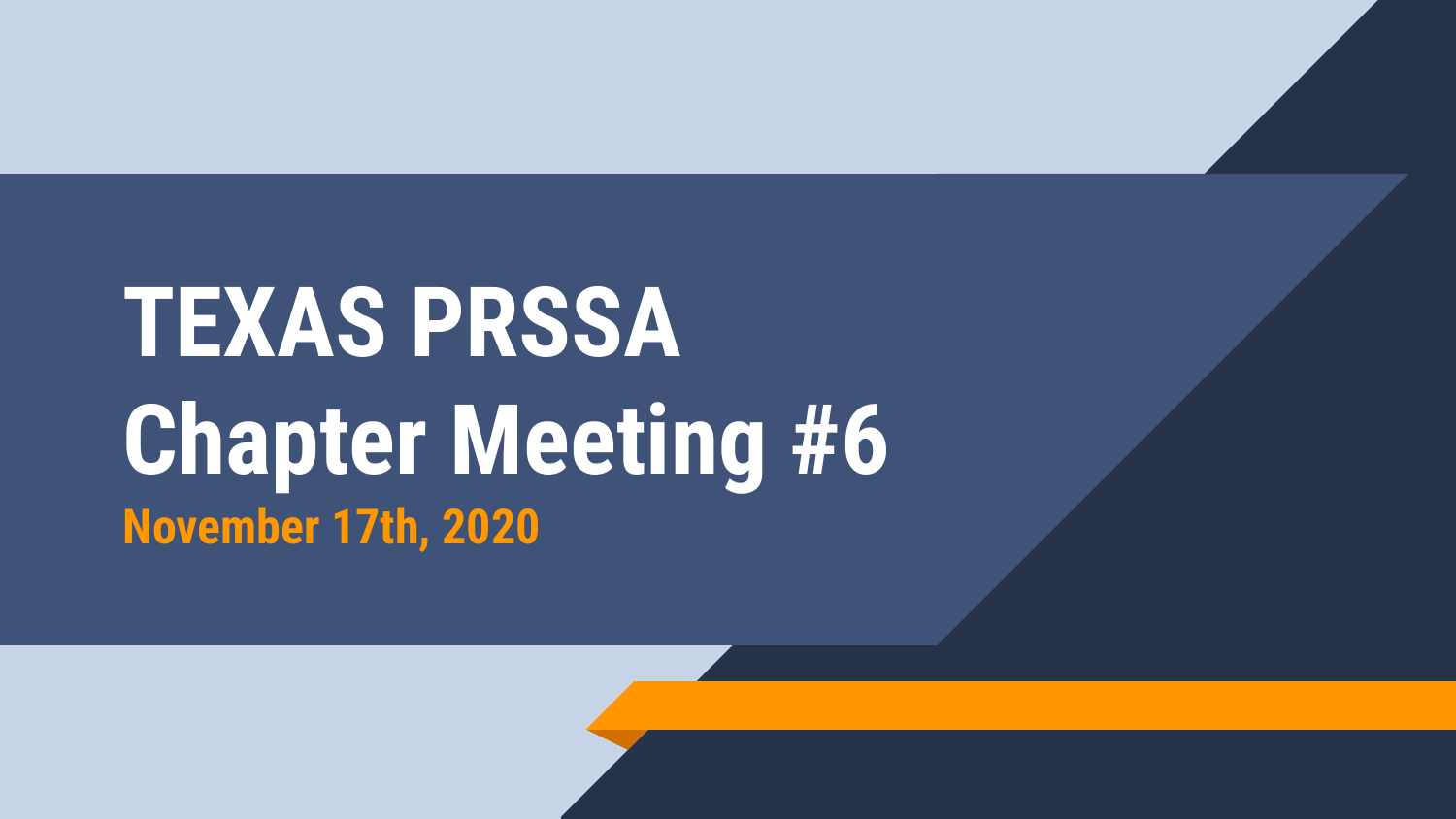

## **Finals Week is upon us like:**

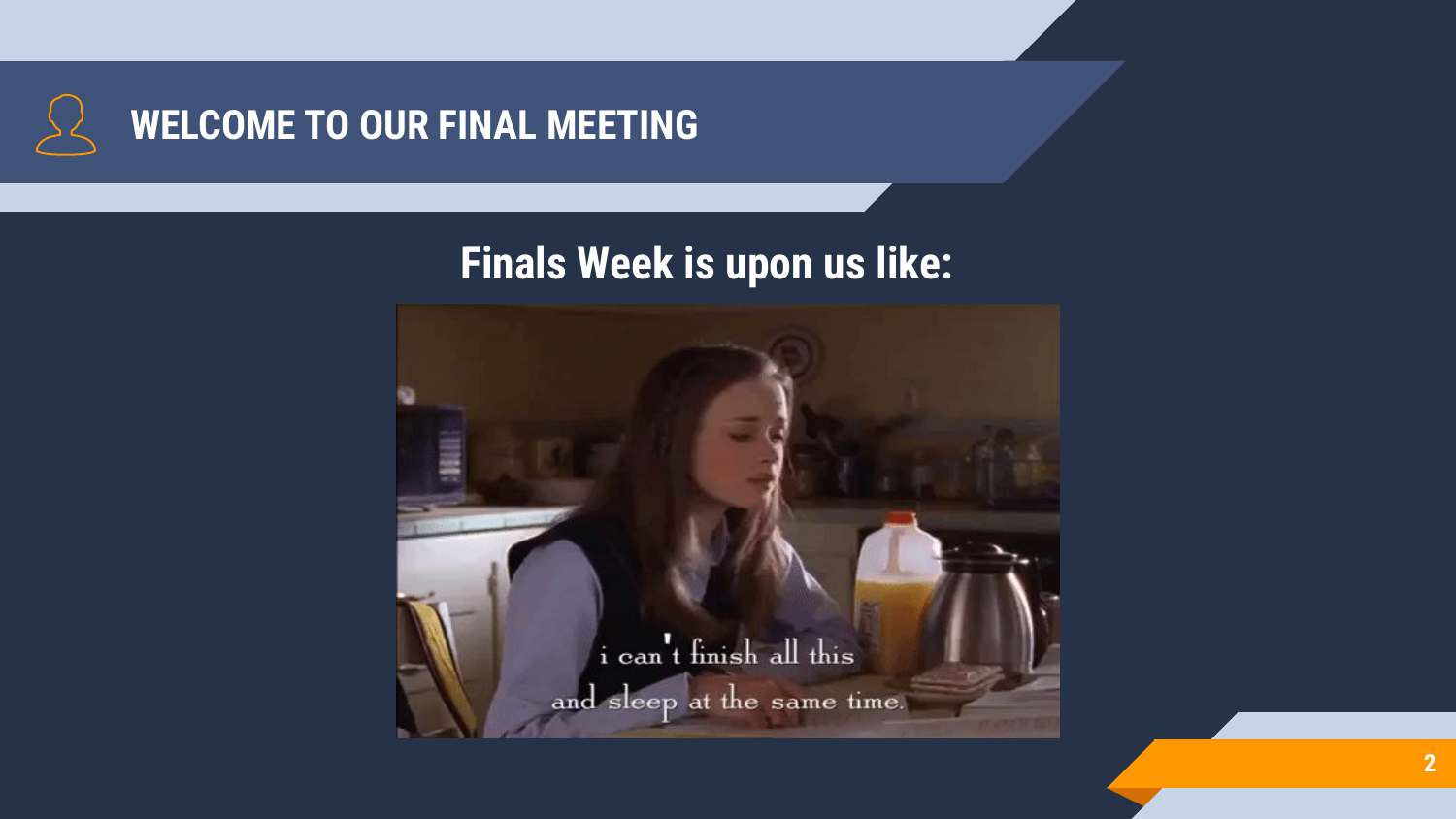

■ Tell us how we can improve next semester!

- Survey will be released after tonight's meeting:
	- ▻ GroupMe
	- ▻ Member email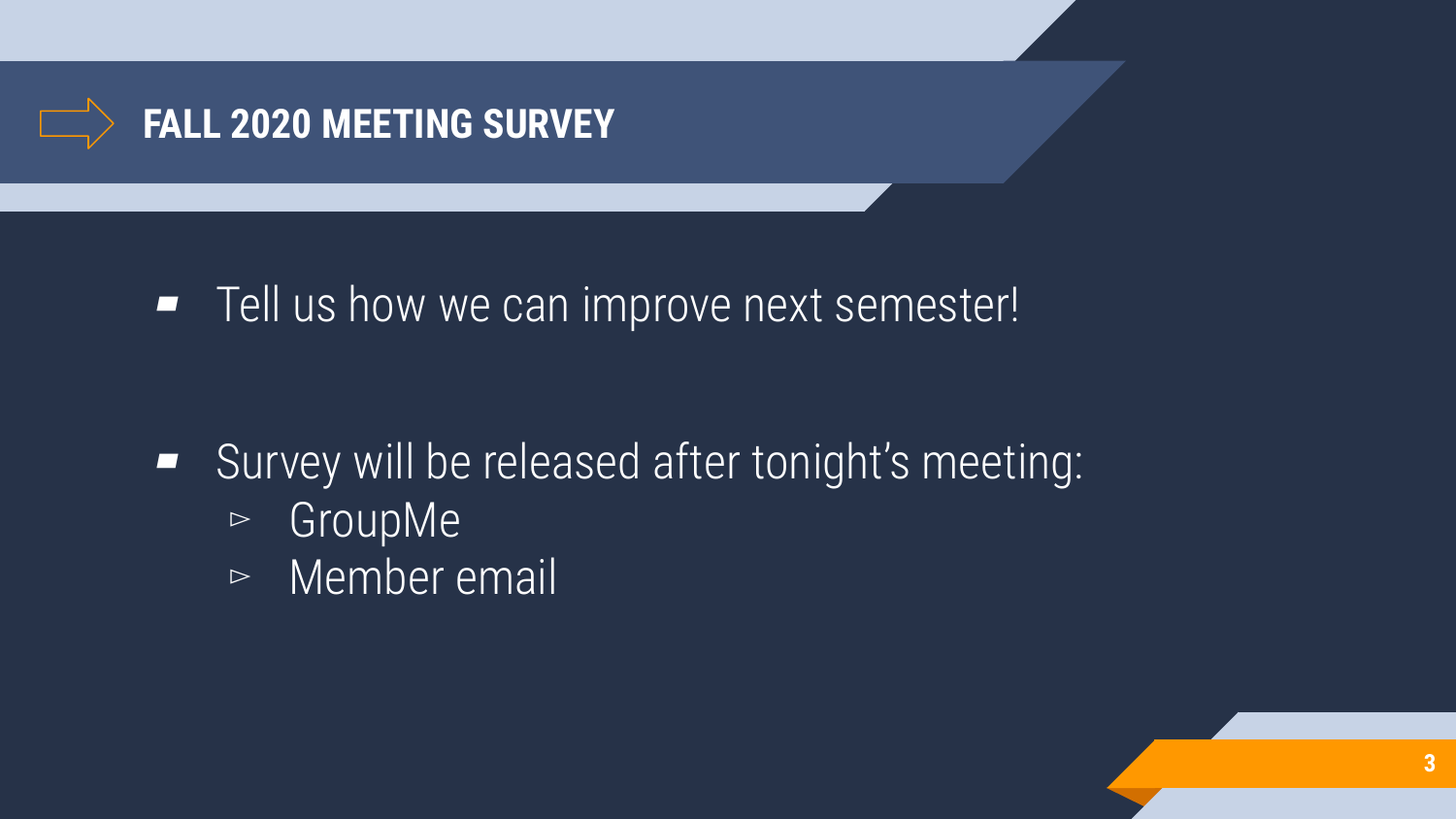

■ Interested in being featured on our social media platforms? Fill out our Google Form so you can be highlighted!

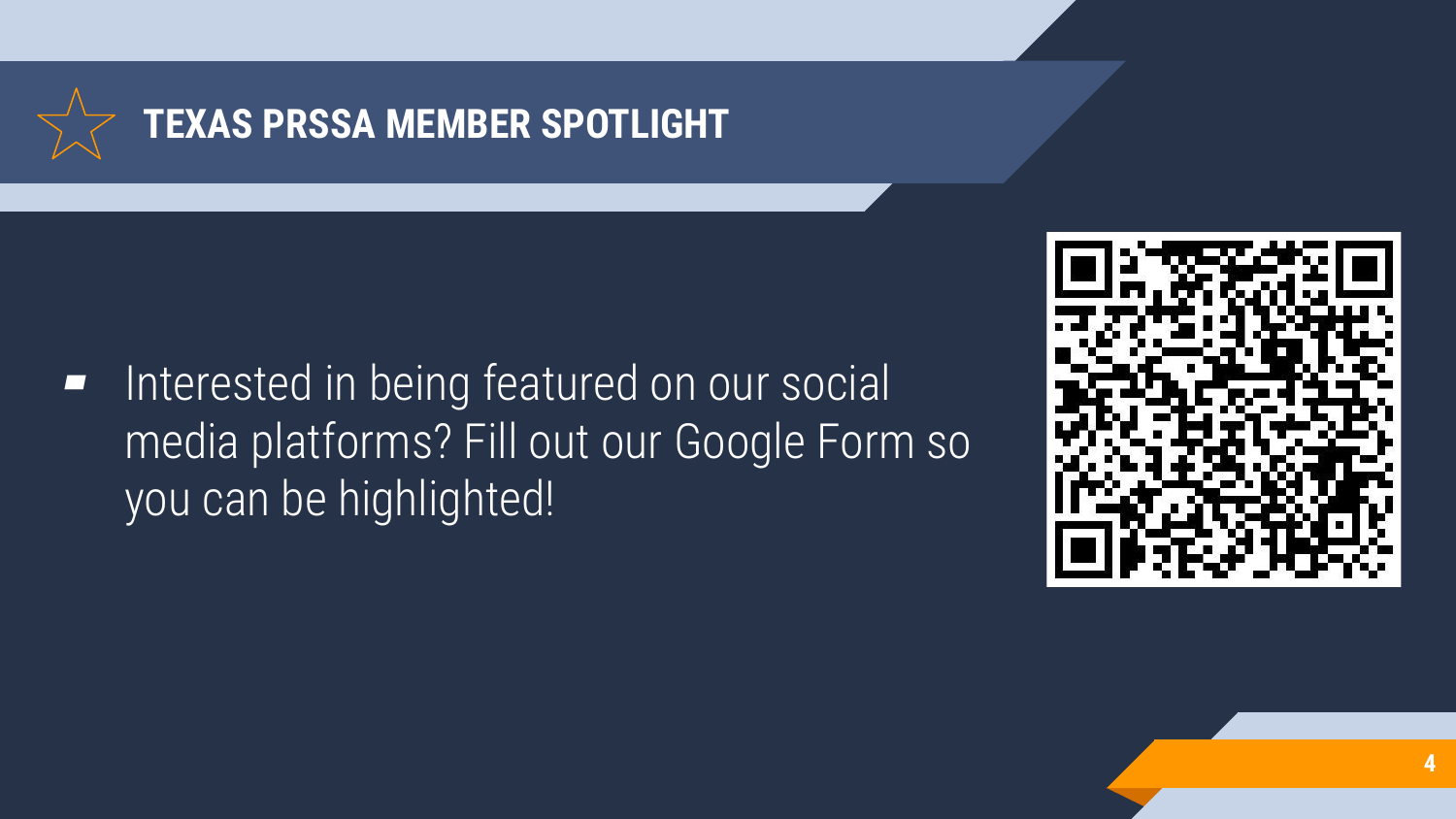

- **Virtual Tri-Chapter Social with** St. Edwards and Texas State will be on **Wednesday, December 2nd.** The theme is Ugly Christmas Sweater! Time is TBD.
- ▰ Check the PRSSA GroupMe for further social information with the Zoom link.

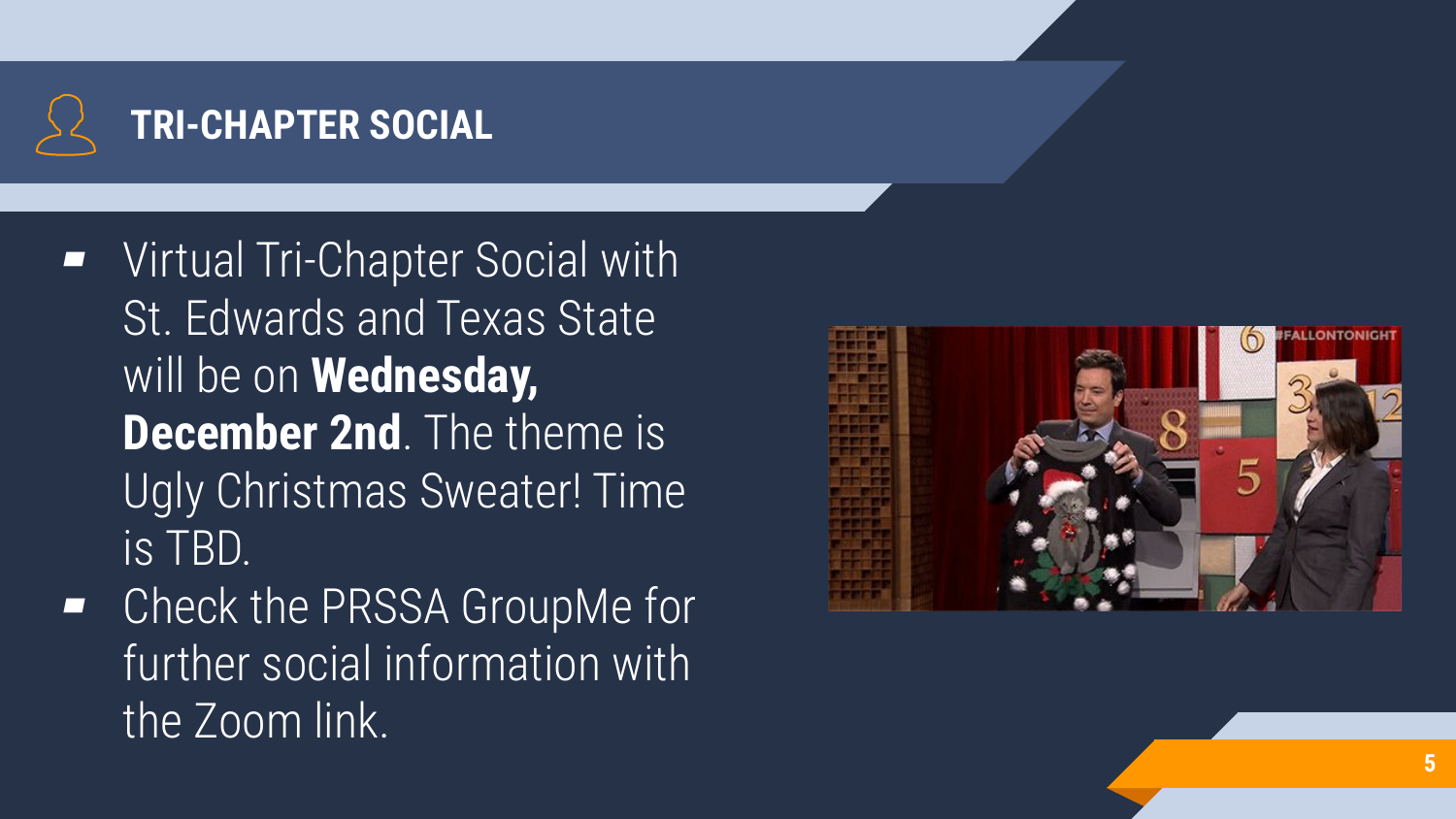

Check your member portal for new Spring 2021 and Summer 2021 opportunities!

- Internship Highlight:
	- **Kendra Scott Summer Internship Program**
	- ▻ Join the Internship Overview and Q&A tomorrow, November 18, 12pm - 1pm
	- ▻ Apply by Sunday, November 22 **<sup>6</sup>**